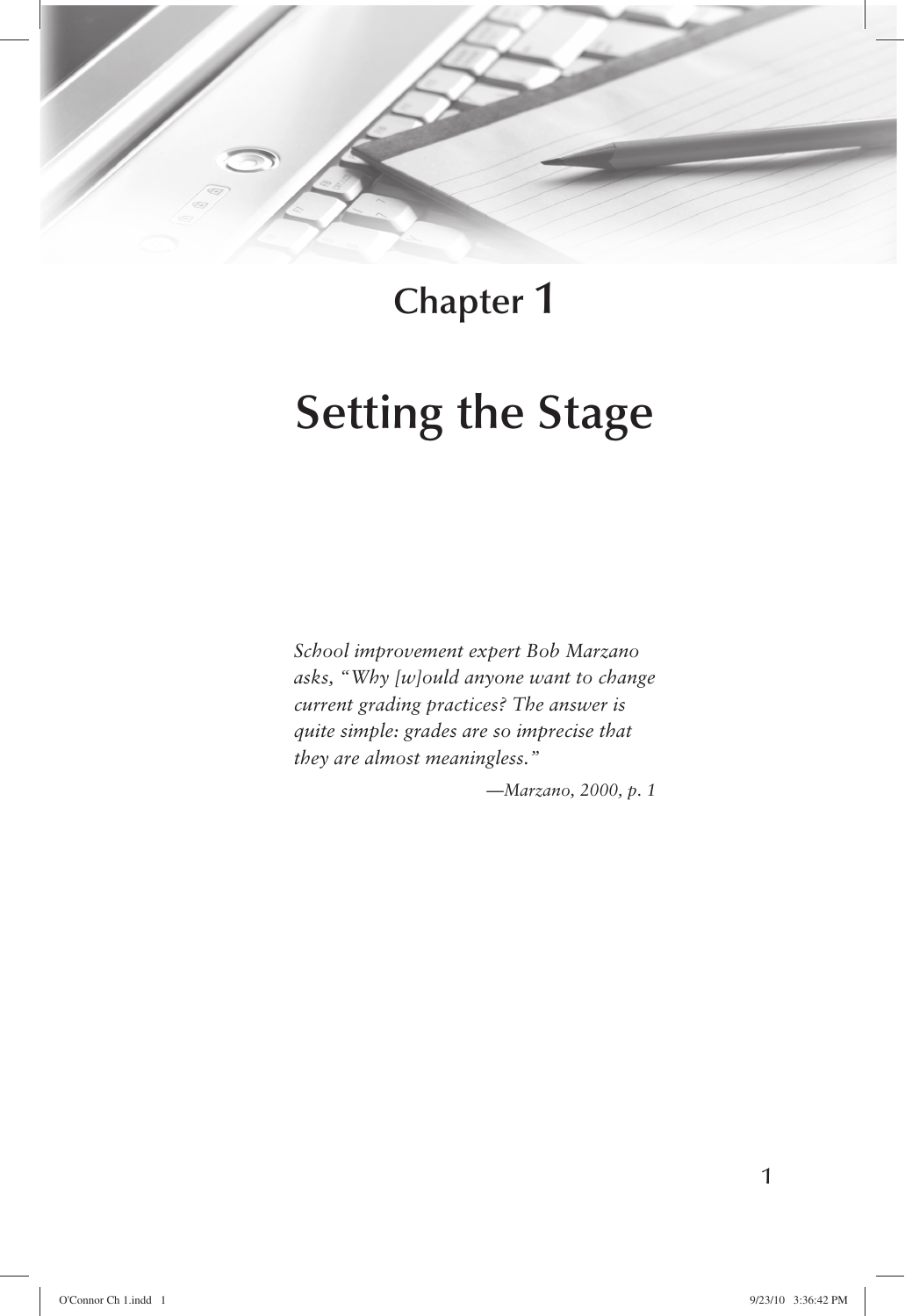Every state in the United States, every province in Canada, and almost every jurisdiction in most other countries now has educational content *standards*—public, published statements of the expected outcomes of learning; that is, what students are expected to know, understand, and be able to do. The primary goal of a standardsbased system is for all students to "meet standards"; that is, to be competent or proficient in every aspect of the curriculum. The key to reaching this goal is to evaluate every student's achievement using similar criteria, consistently applied at all levels.

The two essential questions that all educators should ask about their grades are, "How confident am I that the grades students get in my classroom/school/district are accurate, meaningful, and consistent, and that they support learning?" and "How confident am I that the grades I assign students accurately reflect my school's/district's published content standards and desired learning outcomes?" In most schools/districts the answers to these questions, especially at the middle and high school levels, range from "not very" to "not at all." Because of this I believe that, very often, grades are "broken" and that teachers and schools/districts need a "repair kit." I offer such a kit here in the form of 15 Fixes that teachers and administrators alike can apply to repair broken grading systems.

Clear evidence of this broken condition can be found in the following example, from a blog on the *Washington Post* website on July 27, 2008. The previous day Jay Mathews had written an article about Matt, a student who had been asked to leave Thomas Jefferson High School of Science and Technology in Fairfax County, Virginia, because he had not attained the 3.0 GPA school policy requires that students maintain at the end of their sophomore year.

Before I start, I would like readers to know that I am currently a rising junior at TJ (Thomas Jefferson High School for Science and Technology in Fairfax County, VA) so my views will have some bias in it (although I will do my best to minimize it). . . .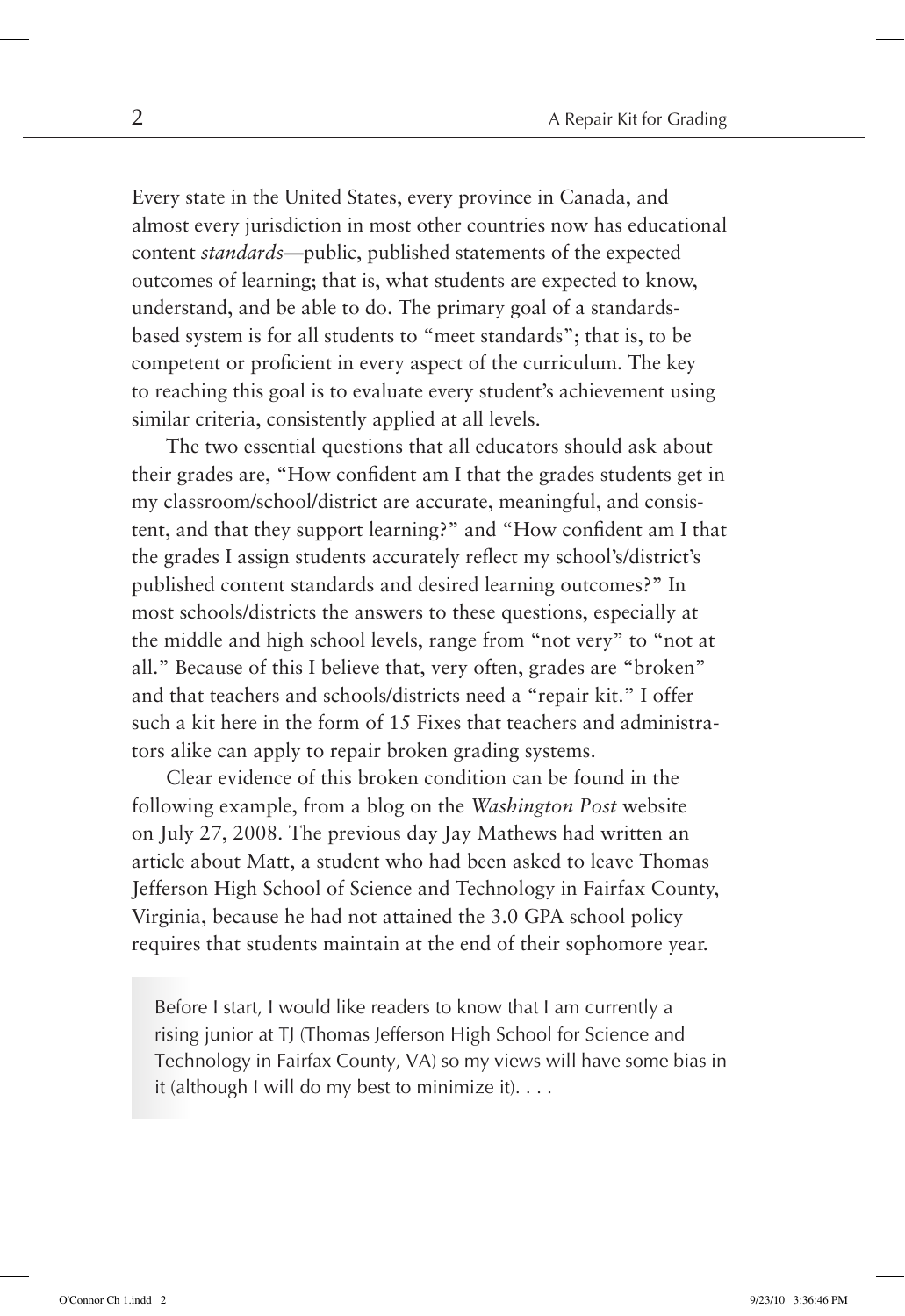For example, I recently finished an AP chemistry course. This class was coated with extra credit, and with a 0.5 boost on GPA's, my teacher was basically handing out either a 4.0 or 4.5 for chemistry. Another AP chemistry teacher is very strict about extra credit, and rarely gives any. His course is equally challenging to my course. I got a B with extra credit, without it, I would have a C or D.

I consider myself a below par TJ student. Every class I have taken, I've always been below the class average (I even took Mrs. G. . .'s anthropology class, anyone you ask will tell you that many people take that class for the easy A. I got a B+). My current GPA is around 3.4 and *I have to admit, at least half of my sophomore grades are inflated by at least a whole letter*. If I had Matt's (the TJ student with a 2.8 GPA) combination of teachers, I would have been likely to be in his place. *The large amount of chance factors heavily on ones [sic] GPA.* (emphasis added) (zhengfranklin, 2008)

This high-stakes grading environment appears to lack consistency and accuracy, as teachers teaching the same course obviously have very different grading procedures. As Jay Mathews points out, this results in grades being *a matter of chance* as to which teacher the computer assigns a student—and this school is frequently ranked as the number one high school in the United States.

As the first "essential question" indicates, effective grades need to meet four overarching criteria for, or keys to, success: they must be accurate, meaningful, and consistent, and must support learning. I define each of these keys here and then weave them into each of the 15 Fixes throughout the rest of this book. I believe that most teachers, students, and parents would agree that these are reasonable and necessary expectations; disagreements over how to achieve them within the grade itself are at the root of the debate about grading.

First and foremost, grades need to be *accurate* reflections of student achievement. Inaccurate grades lead to poor decisions being made by and about any student whose grades are used as the basis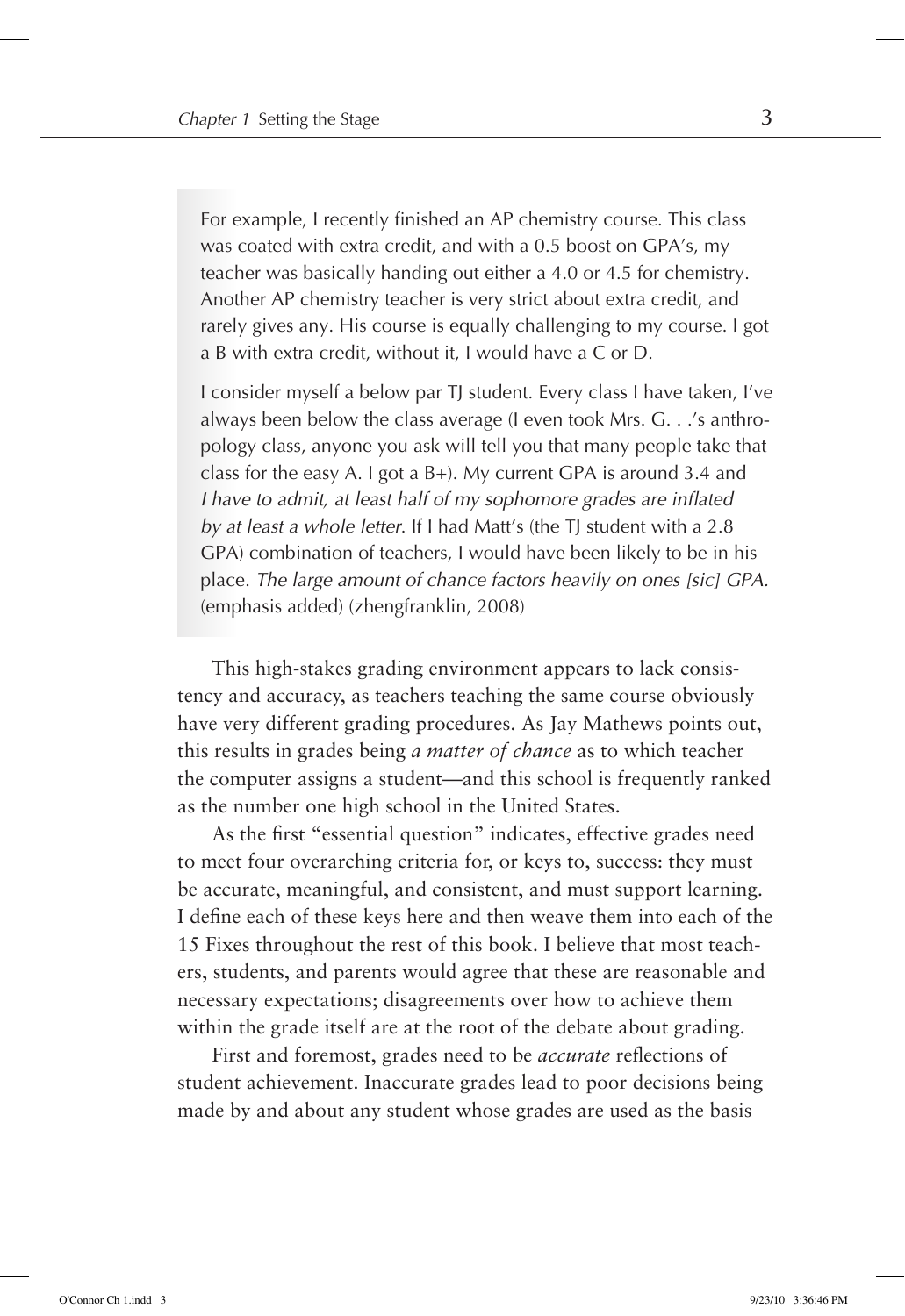of those decisions. When determining grades, many teachers continue the traditional practice of combining a large amount of evidence/data into a single summary symbol. This may involve literally hundreds of decisions; if even one is wrong the grade inaccurately reflects student achievement. Inaccurate grades most commonly result from teachers determining them by blending achievement with behaviors (effort, participation, adherence to class rules, etc.) (Fix 1), poor-quality assessment (Fix 10), and inappropriate use of the mean (average) in combining data (Fix 11). For grades to be "fixed," each of these practices (and others, discussed in Fixes 4, 5, 8, 9, and 12) needs to be eliminated.

Grades need to be *meaningful*. They must communicate useful information to students and to everyone interested in or needing to know about their learning. Traditionally, teachers have collected evidence using various assessment methods and have organized their gradebooks by type of evidence such as tests, projects, and assignments. So, the grading link to learning outcomes has been tentative at best. The "fix" needed for grades to be meaningful is that they must directly reflect specified learning goals. This requires that teachers set up and organize their gradebooks around those goals or standards—not simply summarize multiple marks into a single grade, or organize grades by the date administered, type of assignment or activity, or type of test—by using the standards or some organizational structure arising from or related to the standards (Fix 7). The evidence categories for mathematics, for example, may include "develops and uses number strategies," "compares and orders whole numbers to 100," and "uses estimation strategies." The evidence structure for English may use strands such as reading, writing, listening, speaking, language, and literature.

Grades need to be *consistent* across teachers. The grades students receive should not be a function of whether they are in teacher X's or teacher Y's class. The question, "How good is good enough?" needs to be the same from classroom to classroom; that is, performance standards need to be the same from teacher to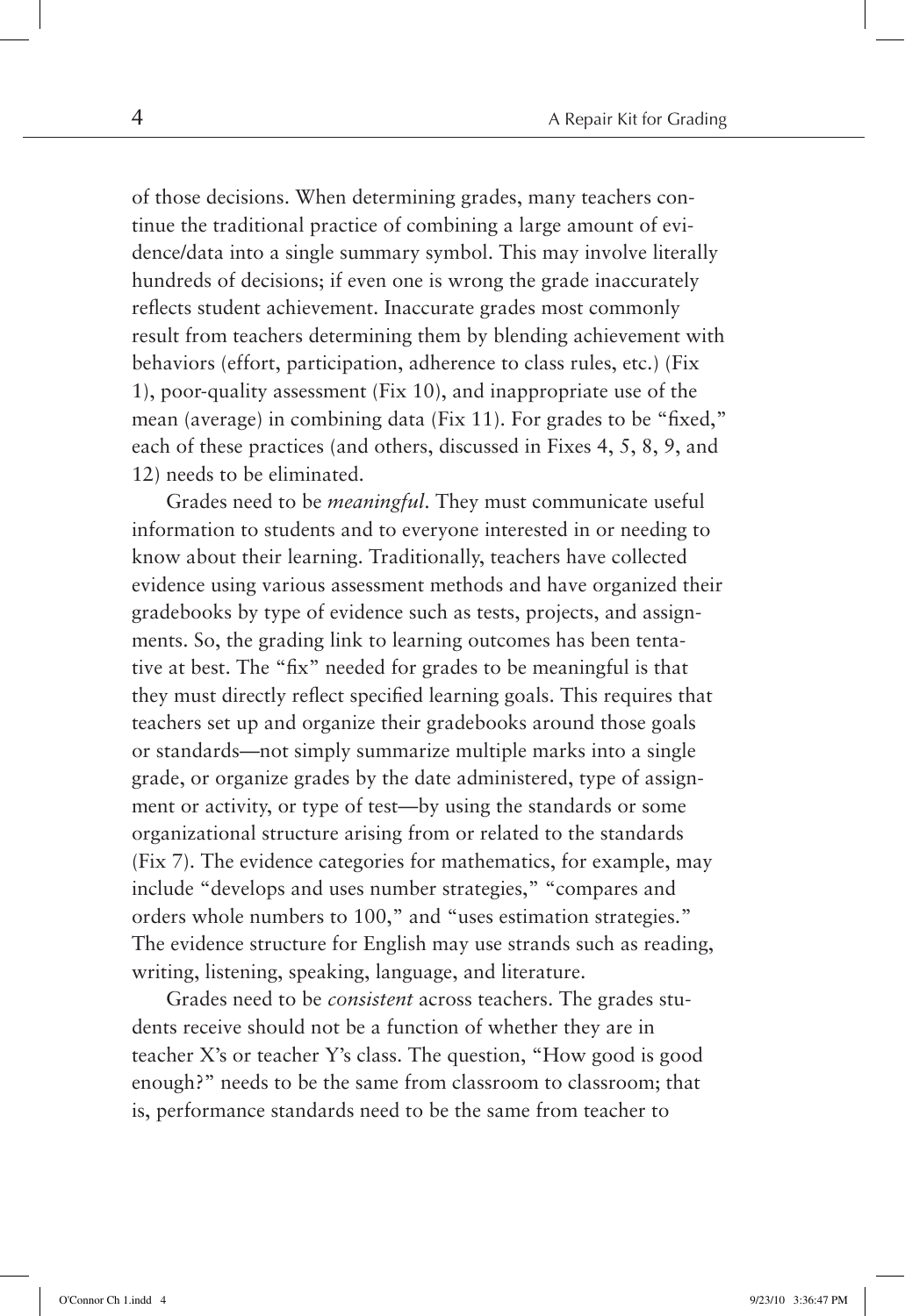teacher. Students achieving at the same level should get the same grade regardless of context. This clearly is not the case in schools where some teachers are identified as "hard" and others labeled as an "easy A," as in the example from Thomas Jefferson High School. This should *never* be acceptable. To "fix" grades, especially in standards-based systems, it is at minimum essential that all teachers in every school teaching the same grade or same subject/course should determine grades in similar ways and apply similar or the same performance standards. This consistency in the meaning of grades should be systemic at all levels—school, district, and, ideally, state/province.

Grades need to *support learning*. Students and parents need to understand that achieving in school is not only about "doing the work" or accumulating points. When teachers assign a point value to simply turning in work, or put a mark or number on everything students do and use every number when calculating the grade, the message sent to students is clear: success lies in the quantity of points earned. Any intended message about valuing the *quality* of the learning is blurred. We want students to understand that school is about learning. Grades are artifacts of learning; as such, they should reflect student achievement only (Fixes 2, 3, and 6)*.*

Grades also support learning when the purpose of each assessment is clear. *Formative* assessments are designed to help students improve, and in almost all cases should not be used to determine grades. *Summative* assessments are designed to measure student achievement, and "are used to make statements of student learning status at a point in time to those outside the classroom" (Stiggins et al., 2004, p. 31). With some limited exceptions, only evidence from summative assessments should be used when determining grades (Fix 13). We also must allow new evidence to replace old evidence when it is clear that a student knows or can do something today that they didn't or couldn't previously (Fix 14). Finally, and perhaps most importantly, for grades to support learning, we must learn how to involve students in the grading process (Fix 15).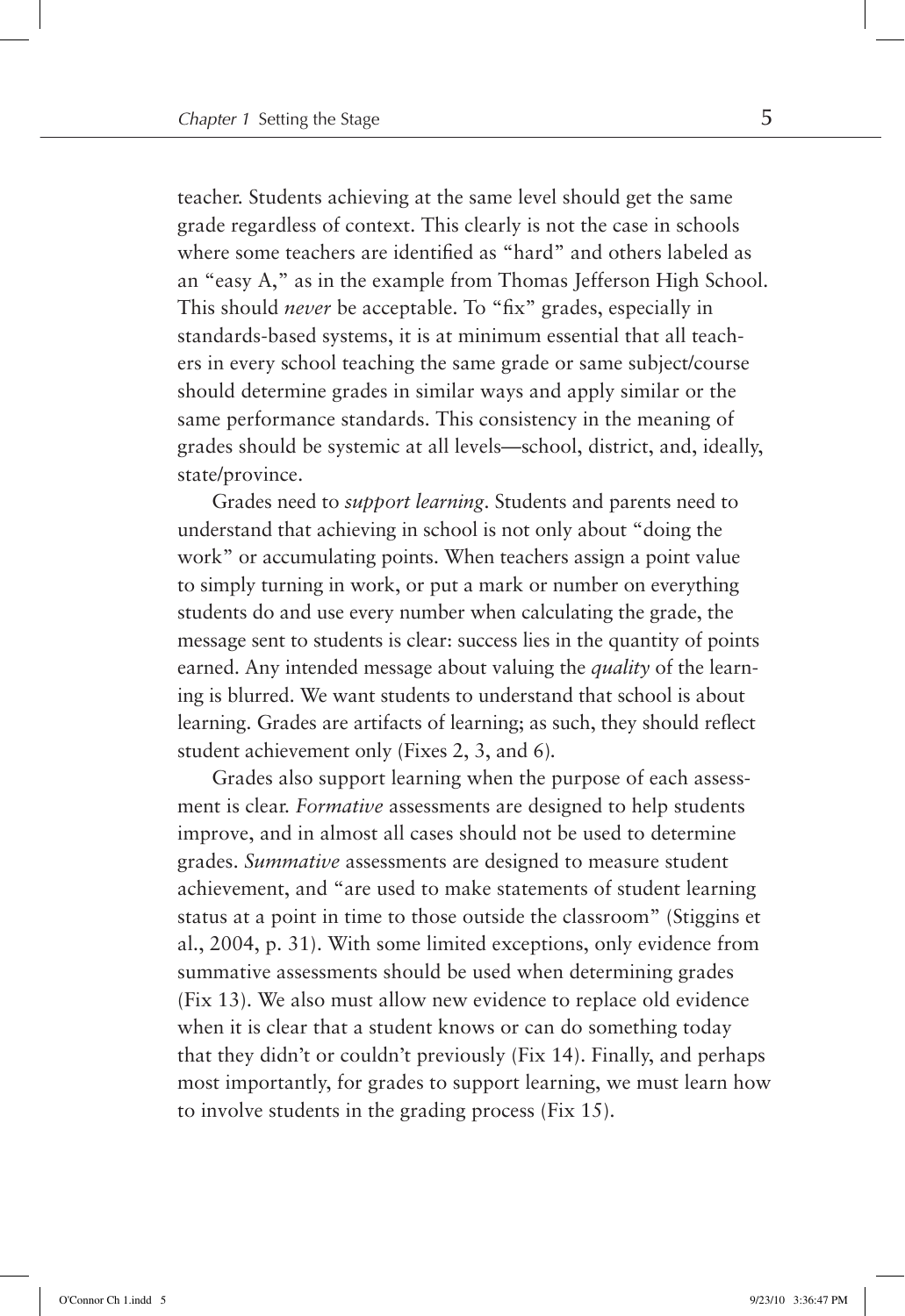### **Key Definitions**

One problem is that the terms *marks* and *grades* are often mistakenly used as synonyms, although each involves very different processes. A teacher looking at a single assessment and deciding whether a student should get 7 or 8 out of 10, or a 3 or 4 on a rubric, is doing something very different than when that teacher is looking at the evidence accumulated over a grading period and deciding whether that student gets an A or a B (or whatever summary symbols are used) on their report card. To avoid confusion, we use the following definitions throughout this book (note, however, that the sources quoted herein may not necessarily follow these definitions):

- A *mark* or *score* is the number (or letter) given to any student test or performance that may contribute to the later determination of a grade.
- A *grade* is the symbol (number or letter) reported at the end of a period of time as a summary statement of student performance.

## **Purpose(s) for Grades**

Traditionally, grades have served a number of purposes communication, fostering student self-assessment, sorting and selecting, motivation and punishment, and teaching/program evaluation (Guskey, 1996a). As Brookhart (2004, p. 21) points out, "It is very difficult for one measure to serve different purposes equally well." She also states, "The main difficulty driving grading issues both historically and currently is that grades are pressed to serve a variety of conflicting purposes"  $(p, 31)$ . For example, for communicating effectively in a standards-driven environment where many students are succeeding, we need to be communicating the highest possible achievement in the narrowest possible range—all students are successful. However, for sorting and selecting these same students we need to spread them along the widest possible range, thus ranking some high and some low. These two purposes clearly can be in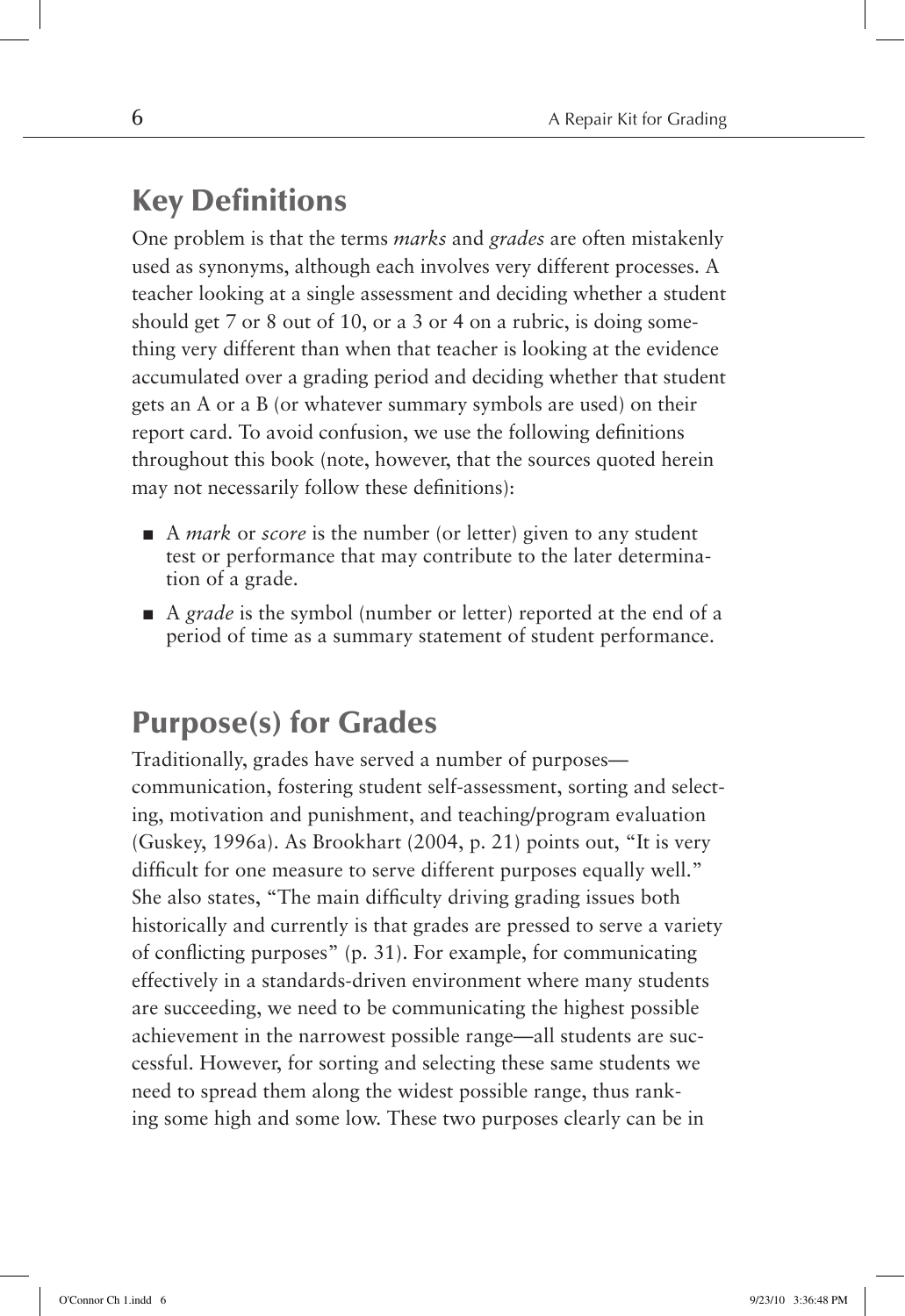conflict. Bailey and McTighe (1996, p. 120) state that "the *primary purpose* . . . of grades [is] to *communicate student achievement* to students, parents, school administrators, post-secondary institutions and employers." Brookhart (2004, p. 5) suggests, "*Secondary purposes* for grading include providing teachers with information for instructional planning, . . . and providing teachers, administrators, parents, and students with information for selection and placement of students" (emphasis added).

A central premise of this book is that, at the district and school levels, there must be a shared vision of the primary purpose of grades. I believe that primary purpose to be communication about achievement, with *achievement* being defined as performance measured against accepted published standards and learning outcomes.

### **Underpinning Issues**

There are three underpinning issues we must consider before addressing the specifics of how to determine grades. They are fairness, motivation, and objectivity and professional judgment.

### **Fairness**

In education we have tended to think of *fairness* as uniformity. All students have been required to do the same assessments in the same amount of time and their grades have been calculated in the same way from the same number of assessments. But students are different in many different ways, and so treating them the same can actually be unfair. Patterson (2003, p. 572) points out that "fair does not mean equal; yet, when it comes to grading, we insist that it does." Fairness is much more about equity of opportunity than it is about uniformity. For example, some students need to wear glasses and for equity of opportunity they wear their glasses when they need them; for fairness we do not say, "You are doing a test today but you cannot wear your glasses because everyone is not wearing glasses" or "Some students in this class need glasses, so you will all wear them (whether you need them or not)."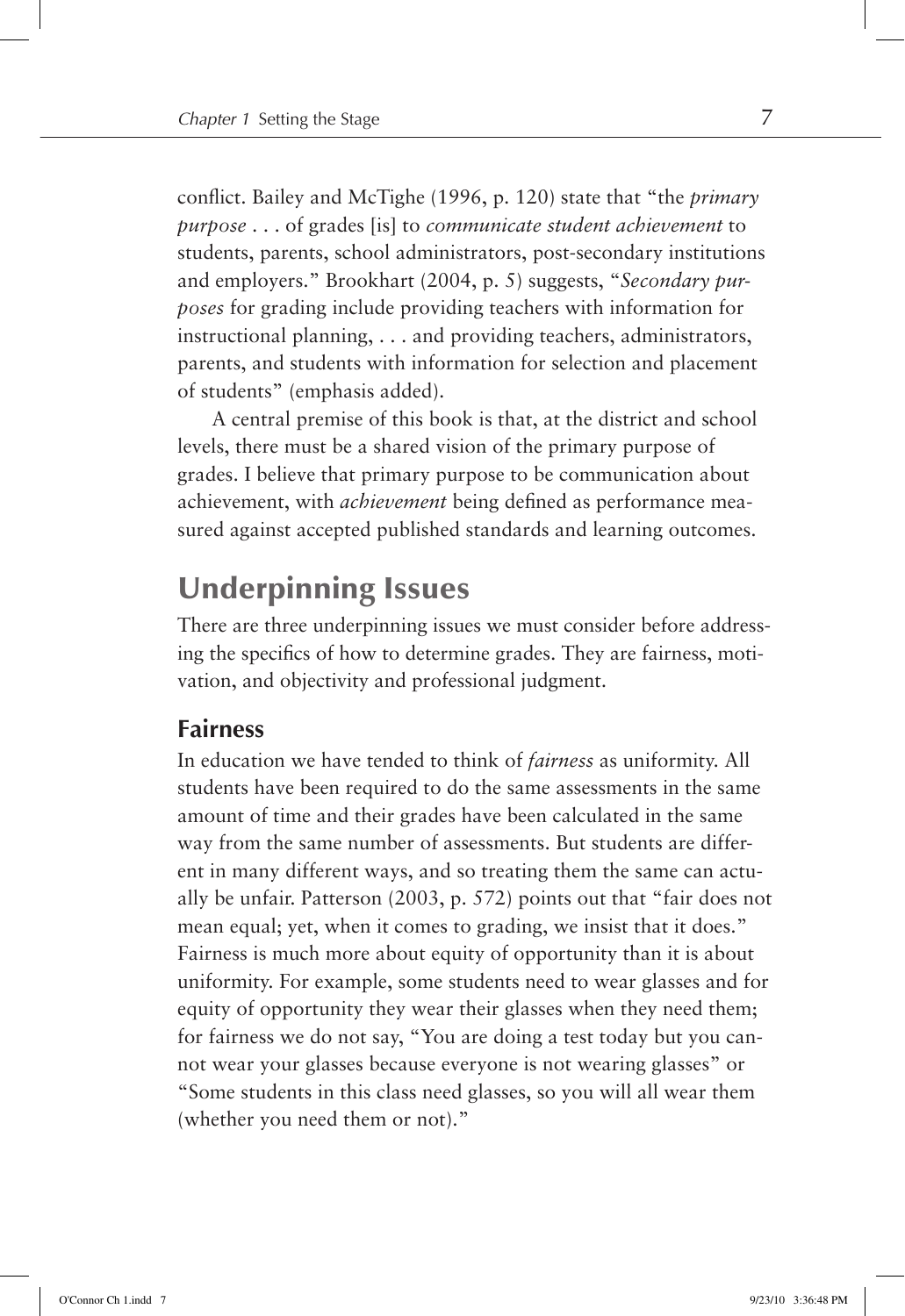This concept has been captured in the following statement from the policy about provincial testing in Manitoba. All teachers and jurisdictions would be serving their students well if they had a similar statement in their school/classroom assessment/grading policy:

All students are given an equal opportunity to demonstrate what they know and can do as part of the assessment process. Adaptations . . . are *available* for students including students with learning or physical *disabilities,* to allow them to demonstrate their knowledge and skills, provided that the adaptations do not jeopardize the integrity or content of the test. (Manitoba Education, Citizenship and Youth, 2006, p. 1, emphasis added)

The italics emphasize that, for fairness, "adaptations" should not be limited to students who have been specifically identified as needing, for example, more time to complete a test/exam.

### **Motivation**

Grades are often *extrinsic* motivators, meaning that their power to influence student behavior derives from outside the student. Many teachers—and parents, grandparents, and other adults—have used grades as extrinsic motivators ("Everyone who gets an A on this quiz can skip the next homework assignment"; "Get a B or better on that test or you can't go to the concert"). However, this use of grades is not always effective or appropriate. Grades certainly motivate successful students, at least some of the time. But they are definitely not motivators for all students, such as those who get grades that are lower than they expect or think they deserve. For these students, grades in fact often act as *de*-motivators. Many schools and school districts have mission or belief statements that state their desire to develop students who are "independent, self-directed, lifelong learners." To achieve this goal students need to be *intrinsically* motivated, meaning that their desire to achieve and improve must arise from within themselves. Intrinsic motivation is clearly in conflict with the use of grades as extrinsic motivators. Thus, as we think about our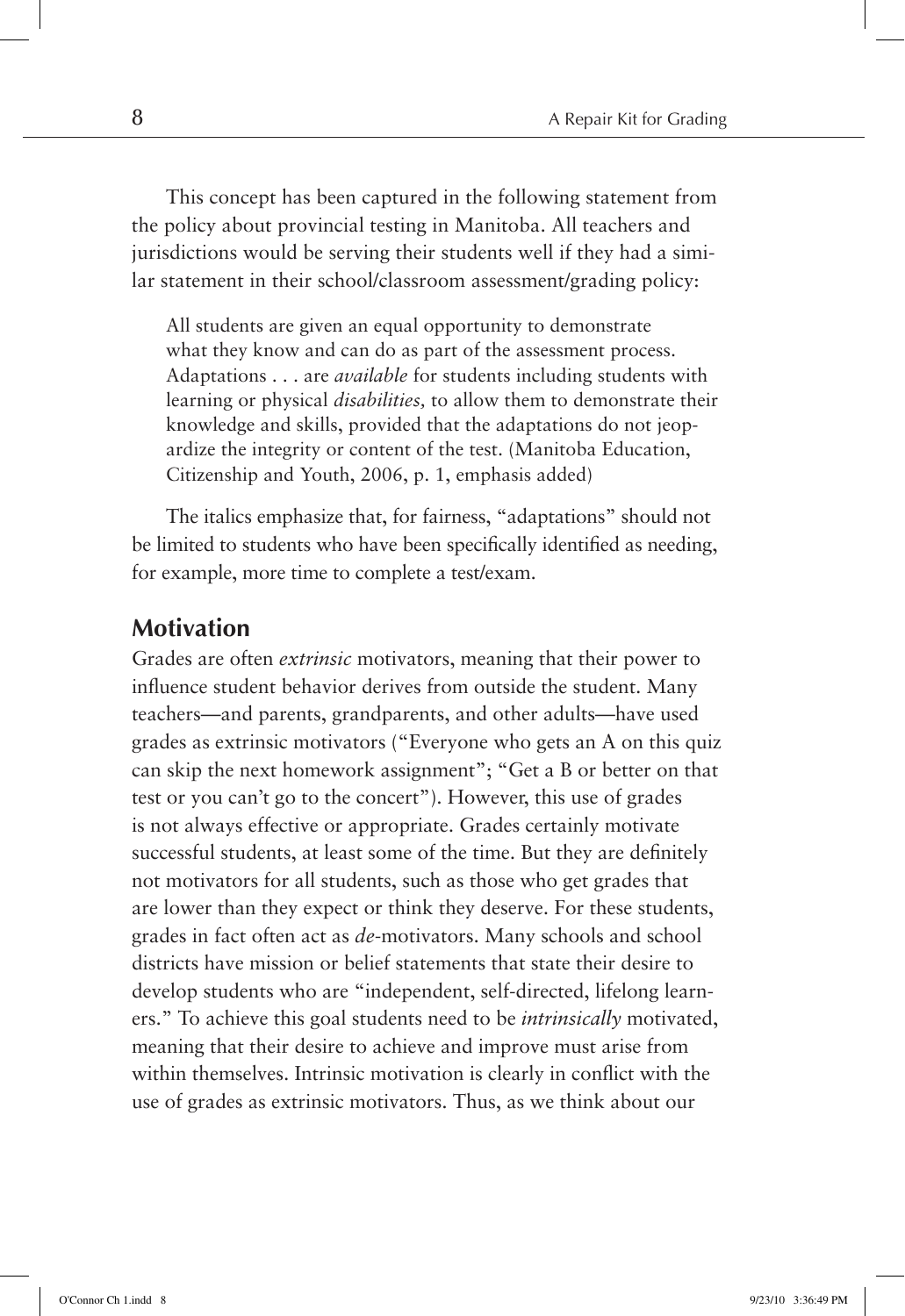current and future grading practices, it is important that we examine and apply our knowledge and beliefs about what does and does not motivate students.

Consider this quote from Nora Rowley, the fifth-grade student who is the main character in Andrew Clements's *The Report Card*:

Most kids never talk about it, but a lot of the time bad grades make them feel dumb, and almost all the time it's not true. And good grades make other kids think they're better, and that's not true either. And then all the kids start competing and comparing. The smart kids feel smarter and get all stuck-up, and the regular kids feel stupid and like there's no way to catch up. And the people who are supposed to help kids, the parents and the teachers, they don't. (Clements, 2004, pp. 72–73)

Clements, through Nora, makes it clear that he believes that not only do grades not motivate many students, but also that they can actually damage both student attitudes toward learning and relationships among students. Both in and out of school we provide elaborate systems of rewards and punishments in the belief that this will lead to more of those behaviors deemed desirable and less deemed undesirable. But the research on motivation shows that continued use of extrinsic motivators leads to two main results. First, extrinsic motivators increase students' focus on the reward or punishment rather than on the desired behavior. Second, they give rise to the need to continuously increase the amount of the reward or punishment to elicit the desired behavior (Covington & Manheim Teel, 1996; Gathercoal, 2004; Ginsberg, 2004; Kohn, 1993; Marshall, 2001a; Rogers, Ludington, & Graham, 1998; Szatanski & Taafe, 1999). Thus it is inappropriate to use grades as extrinsic motivators, either to reward desired behavior or to punish undesired behavior. The primary "reward" for learning should be intrinsic—the positive feelings that result from success. As Stiggins notes, "those who experience  $\dots$  success gain the confidence needed to risk trying.  $\dots$ Students who experience . . . failure, lose confidence in themselves,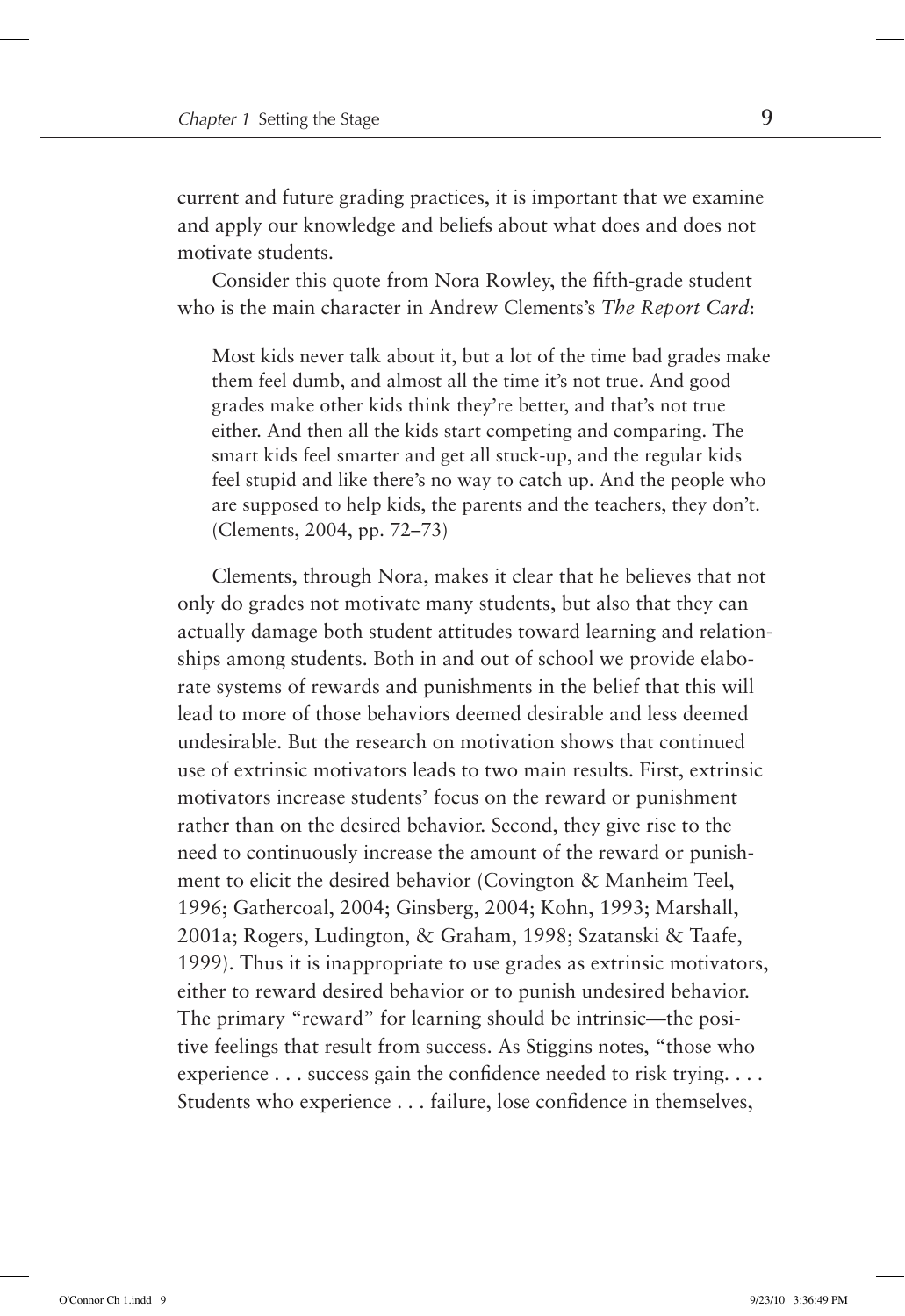stop trying, and [fail] even more frequently. . . . As it turns out, *confi dence is the key to student success in all learning situations*" (2001, p. 43, emphasis in original). Actual success at learning, then, is the single most important factor in (intrinsic) motivation, and it is important to recognize that success is relative—success for each individual is seeing oneself getting better.

Additionally, teachers have other tools available to help them change student behavior. As Marshall (2001b, p. 9) points out, "the most effective ways to change behaviors are: (1) using noncoercion, (2) prompting the person to self-assess, and (3) if authority is necessary, having the student own the consequence. When a consequence is imposed the student feels the victim. When the consequence is elicited, the student owns it and grows from the decision."

The best classroom practices maximize intrinsic motivation and minimize extrinsic motivation. Teachers in these classrooms help students to the critical understanding that "30 years from now, it won't matter what grades you got. What will matter is what you learned and how you used it."\*

Daniel Pink (2009) writes in his recent book *Drive* that he believes that this is now also true in the world of work; the connections between motivation in the work world and in schools is examined in an interview with Pink in the May/June 2010 issue of *Edge*. He states,

The reason to do this (emphasize intrinsic motivation) is not to be soft-hearted about it or be nicer about it. The reason to do it is because science says that if you really want high performance, particularly on those 21st century tasks, those old 19th century motivators aren't going to get you there. We need to fundamentally rethink things, not to be nicer and kinder, but to be more effective and productive. I think this approach has the ancillary benefit of being more humane, but I think it also has a very hard-headed benefit of being much more effective, much more productive, and will actually lead

<sup>\*</sup>From a poster seen on the wall of a high school cafeteria in Council Bluffs, Iowa. Source otherwise unknown.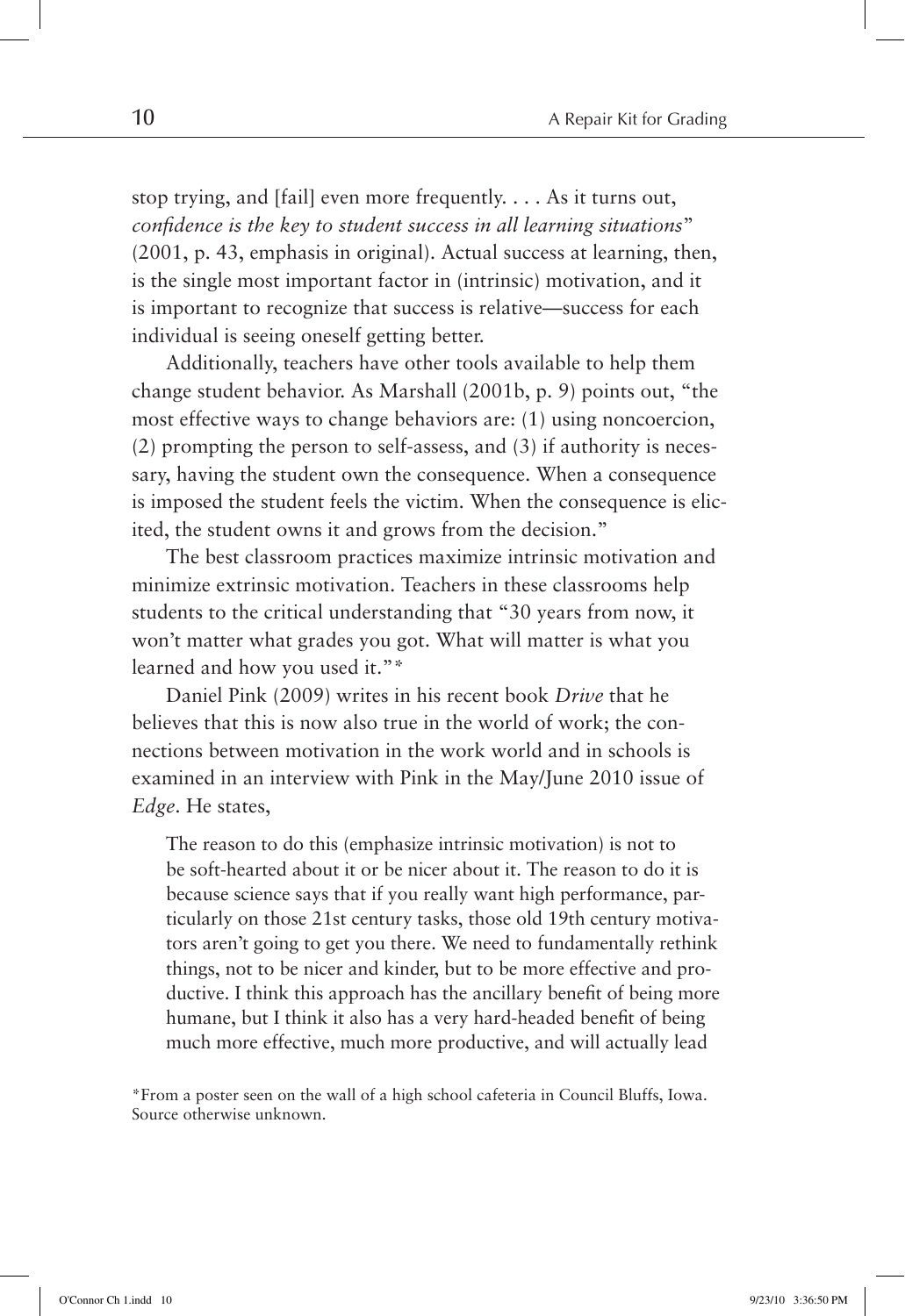us to the sort of accountability that many people, including myself, think is essential.  $\ldots$  The big thing is getting beyond the folklore of what really motivates people into the science of what motivates people. (Phi Delta Kappa International, 2010, pp. 5–6)

### **Objectivity and Professional Judgment**

Teachers often say that they are striving to be as objective as possible in their assessment and grading. In my experience, they most often mean that they are trying to be *consistent* in evaluating student work. Such a process in fact involves subjective judgment. The only aspects of learning that can be assessed objectively are such elements as the correctness of factual content, spelling, and calculation.

Assessments themselves are designed subjectively. Teachers create assessments based on their professional judgment of what is to be assessed and how—a subjective process. We need to acknowledge this and not apologize. As Wiggins (2000, n.p.) notes, "All scoring by human judges, including assigning points and taking them off math homework is subjective. The question is not whether it is subjective, but whether it is defensible and credible. The Advanced Placement and International Baccalaureate assessments are subjective and yet credible and defensible, for example. So-called objective scoring is still subjective test writing." Thus the real issues are accuracy and consistency, more than objectivity versus subjectivity. We need to develop approaches to help teachers both assess and grade more accurately and consistently. One key to accomplishing this is shared understanding of performance standards— agreement on "how good is good enough?" Another is unified approaches to determining grades at the school or district level.

The problem as identified by an assistant superintendent in a Wisconsin school district is that in grading "every teacher sees himself or herself as an independent contractor and they shouldn't be" (personal communication, n.d.). What is needed is a set of guidelines such as the 15 Fixes provided in this book. Making these Fixes part of district or school policy and providing teachers frequent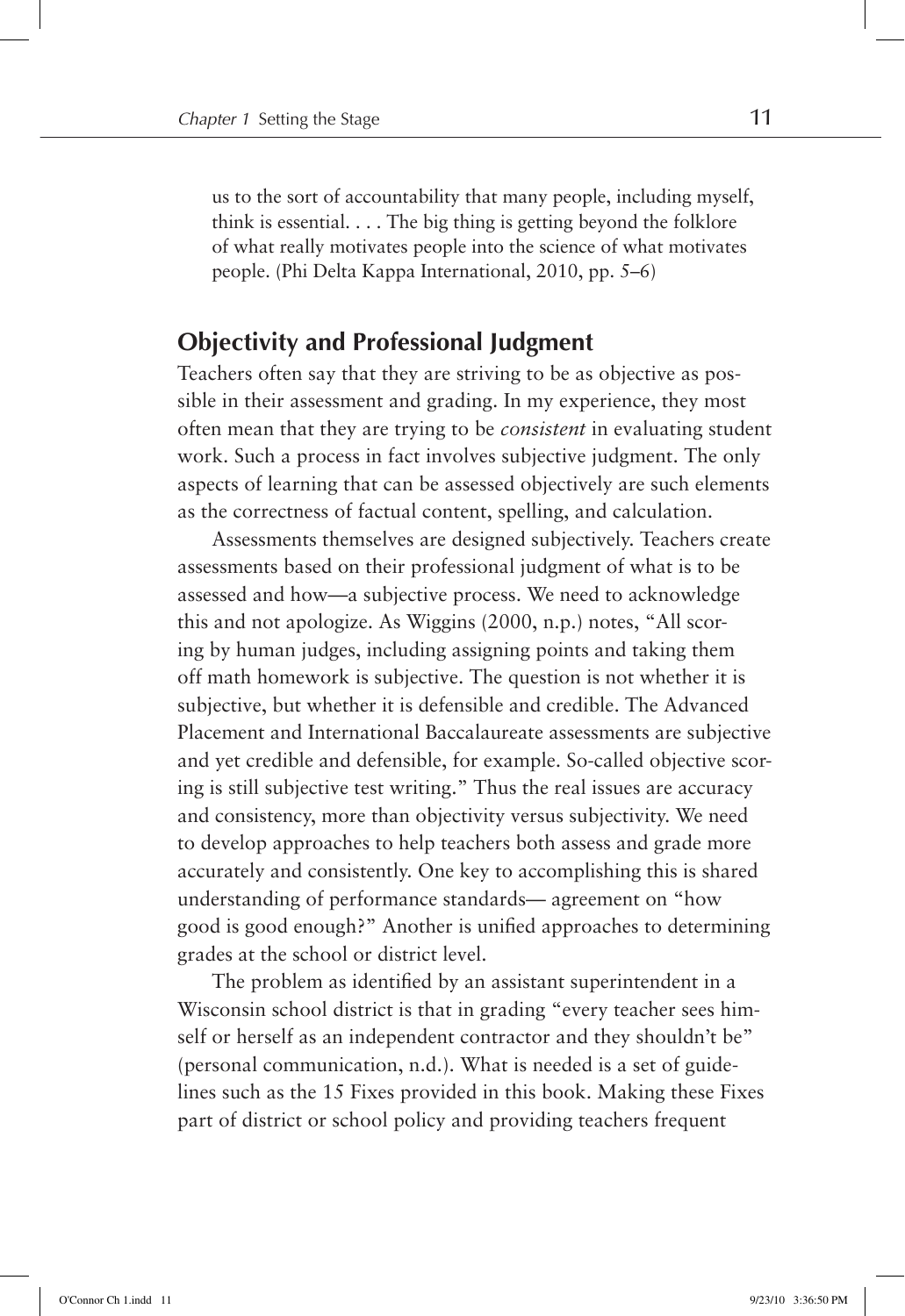opportunities both for professional learning and dialogue about these guidelines and to carry out shared marking to arrive at a common understanding of performance standards will greatly enhance the probability of consistent grading across teachers and classrooms. Grading must not be a private practice; it must be a shared practice.

# **Student Involvement**

Over the last few years it has become increasingly clear that student involvement in teaching/learning and in assessment and communication can make significant contributions to improved achievement and positive attitudes about learning/school. This issue is so significant I incorporate suggestions about it into many of the Fixes. Fix 15 is a synthesis and summary of these ideas as presented throughout the rest of the book.

# **The 15 Fixes**

The 15 Fixes appear in Figure 1.1. They are organized into four categories—fixes for distorted achievement, fixes for low-quality or poorly organized evidence, fixes for inappropriate grade calculation, and fixes to support learning. We discuss each Fix in turn in the following chapters.